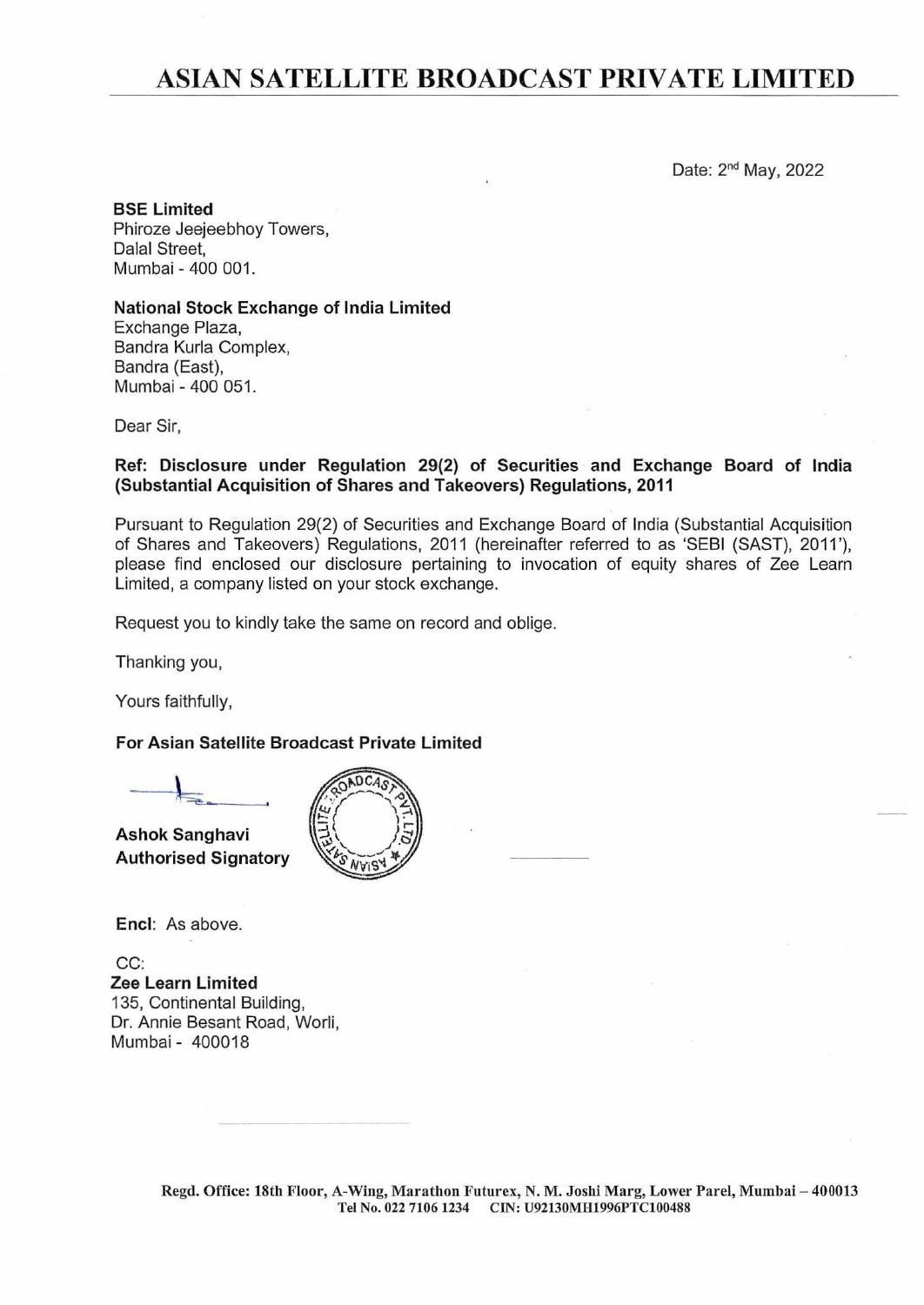## Format for disclosures under Regulation 29(2) of SEBI (Substantial Acguisition of Shares and Takeovers) Regulations. 2011

| Name of the Target Company (TC)                                                                                                                                                                                                                                       | Zee Learn Limited (ZLL)                   |                                                                        |                                                                                           |  |  |  |
|-----------------------------------------------------------------------------------------------------------------------------------------------------------------------------------------------------------------------------------------------------------------------|-------------------------------------------|------------------------------------------------------------------------|-------------------------------------------------------------------------------------------|--|--|--|
| Name(s) of the seller and Persons Acting in Concert (PAC)<br>with the seller                                                                                                                                                                                          | Asian Satellite Broadcast Private Limited |                                                                        |                                                                                           |  |  |  |
| Whether the seller belongs to Promoter/Promoter group                                                                                                                                                                                                                 | Yes                                       |                                                                        |                                                                                           |  |  |  |
| National Stock Exchange of India Limited<br>Name(s) of the Stock Exchange(s) where the shares of TC<br>and BSE Limited<br>are Listed                                                                                                                                  |                                           |                                                                        |                                                                                           |  |  |  |
| Details of the acquisition / disposal as follows                                                                                                                                                                                                                      | Number                                    | % w.r.t. total<br>share/voting<br>capital<br>wherever<br>applicable(*) | % w.r.t.<br>total<br>diluted<br>share/voti<br>ng capital<br>of the TC<br>$(\overline{z})$ |  |  |  |
| Before the sale/ invocation under consideration,<br>holding of :                                                                                                                                                                                                      | 14,898,250                                | 4.57                                                                   | 4.57                                                                                      |  |  |  |
| a) Shares carrying voting rights<br>b) Shares in the nature of encumbrance (pledge/<br>lien/ non-disposal undertaking/ others)<br>c) Voting rights (VR) otherwise than by shares                                                                                      | ŃA<br>NA<br>Nil                           | <b>NA</b><br>NA.<br>Nil                                                | <b>NA</b><br><b>NA</b><br>Nil                                                             |  |  |  |
| /convertible<br>securities/any<br>d) Warrants<br>other<br>instrument that entitles the acquirer to receive<br>shares carrying voting rights in the T C (specify<br>holding in each category)<br>Total (a+b+c+d)<br>e)                                                 | 14,898,250                                | 4.57                                                                   | 4.57                                                                                      |  |  |  |
| Details of acquisition/sale/invocation                                                                                                                                                                                                                                |                                           |                                                                        |                                                                                           |  |  |  |
| a) Shares carrying voting rights acquired/sold<br>b) VRs acquired /sold otherwise than by shares<br>/convertible<br>Warrants<br>securities/any<br>c)<br>other<br>instrument that entitles the acquirer to receive<br>shares carrying voting rights in the TC (specify | <b>NA</b><br><b>NA</b><br><b>NA</b>       | <b>NA</b><br><b>NA</b>                                                 | <b>NA</b><br>NA.<br><b>NA</b>                                                             |  |  |  |
| holding in each category) acquired/sold<br>d) Shares encumbered-/ invoked/released by the<br>acquirer                                                                                                                                                                 | 11,640,000*<br>(Refer Note 1)             | 3.57                                                                   | 3.57                                                                                      |  |  |  |
| Total (a+b+c+/-d)<br>e)                                                                                                                                                                                                                                               | 11,640,000                                | 3.57                                                                   | 3.57                                                                                      |  |  |  |

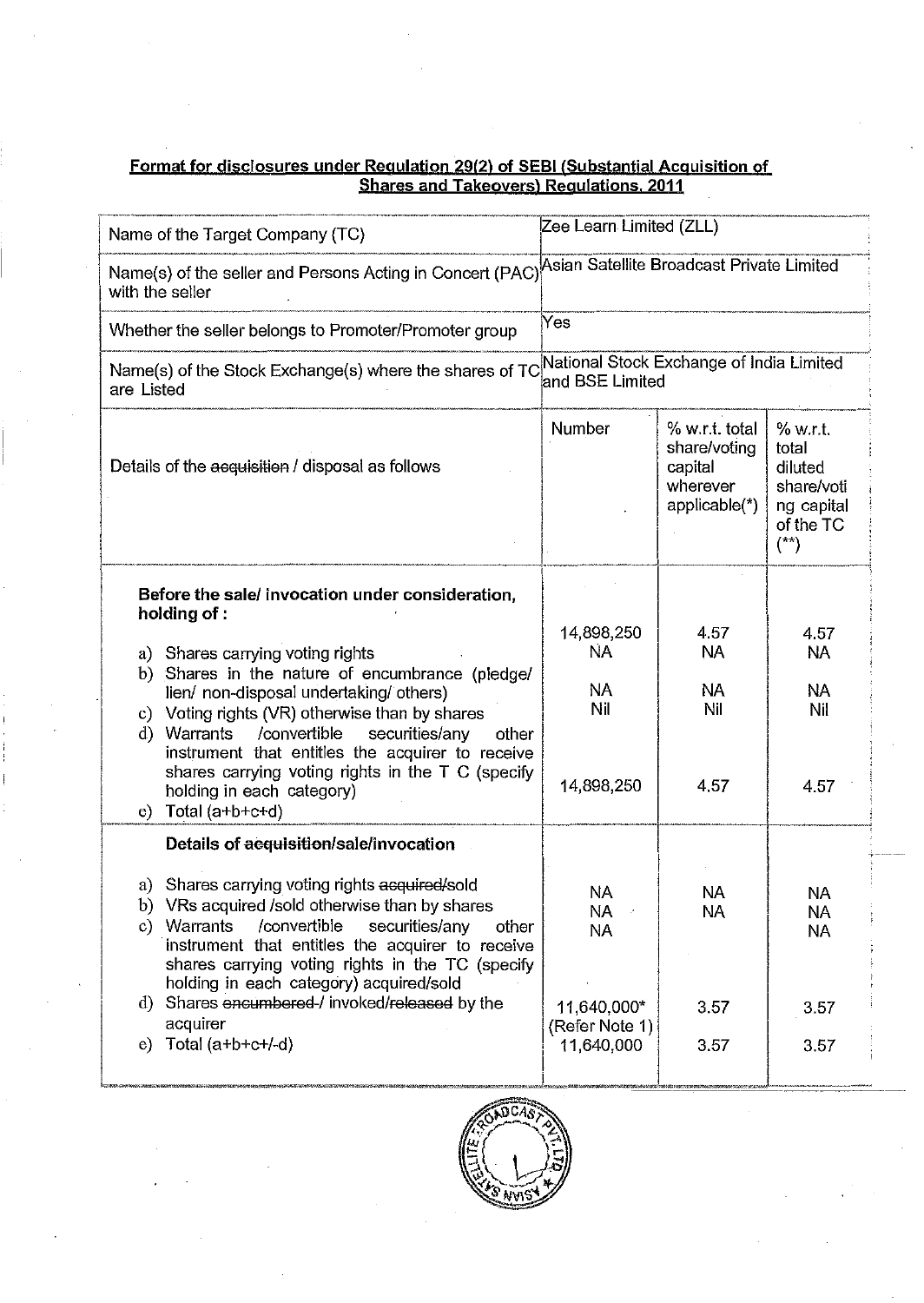| After the acquisition/sale/ invocation, holding of:                                                                                                                                                                                                                                                                                            |                                                          |                                       |  |                                       |  |
|------------------------------------------------------------------------------------------------------------------------------------------------------------------------------------------------------------------------------------------------------------------------------------------------------------------------------------------------|----------------------------------------------------------|---------------------------------------|--|---------------------------------------|--|
| a) Shares carrying voting rights<br>b) Shares encumbered with the acquirer<br>VRs otherwise than by shares<br>$\mathbf{c}$<br>/convertible<br>d)<br>securities/any<br>Warrants<br>other<br>instrument that entitles the acquirer to receive<br>shares carrying voting rights in the TC (specify<br>holding in each category) after acquisition | 3,258,250<br>NA.<br><b>NA</b><br>Nil                     | 1.00<br><b>NA</b><br><b>NA</b><br>Nil |  | 1.00<br><b>NA</b><br><b>NA</b><br>Nil |  |
| $e)$ Total (a+b+c+d)                                                                                                                                                                                                                                                                                                                           | 3,258,250                                                | 1.00                                  |  | 1.00                                  |  |
| Mode of acquisition / sale/ invocation (e.g. open<br>market / off-market / public issue / rights issue /<br>preferential allotment / inter-se transfer etc).                                                                                                                                                                                   | <b>Open Market</b>                                       |                                       |  |                                       |  |
| Date of acquisition / sale/invocation of shares / VR or<br>date of receipt of intimation of allotment of shares,<br>whichever is applicable                                                                                                                                                                                                    | 28 <sup>th</sup> April, 2022                             |                                       |  |                                       |  |
| Equity share capital / total voting capital of the TC before<br>the said acquisition / sale                                                                                                                                                                                                                                                    | 326,092,725 fully paid up equity shares of<br>Rs. 1 each |                                       |  |                                       |  |
| Equity share capital/ total voting capital of the TC after<br>the said acquisition / sale                                                                                                                                                                                                                                                      | 326,092,725 fully paid up equity shares of<br>Rs. 1 each |                                       |  |                                       |  |
| Total diluted share/voting capital of the TC after the<br>said sale                                                                                                                                                                                                                                                                            | 326,092,725 fully paid up equity shares of<br>Rs. 1 each |                                       |  |                                       |  |

(\*) Total share capital/ voting capital to be taken as per the latest filing done by the company to the Stock Exchange under Regulation 31 of SEBI (Listing Obligations and Disclosure Requirements) Regulations, 2016.

(\*\*) Diluted share/voting capital means the total number of shares in the TC assuming full conversion of the outstanding convertible securities/warrants into equity shares of the TC.